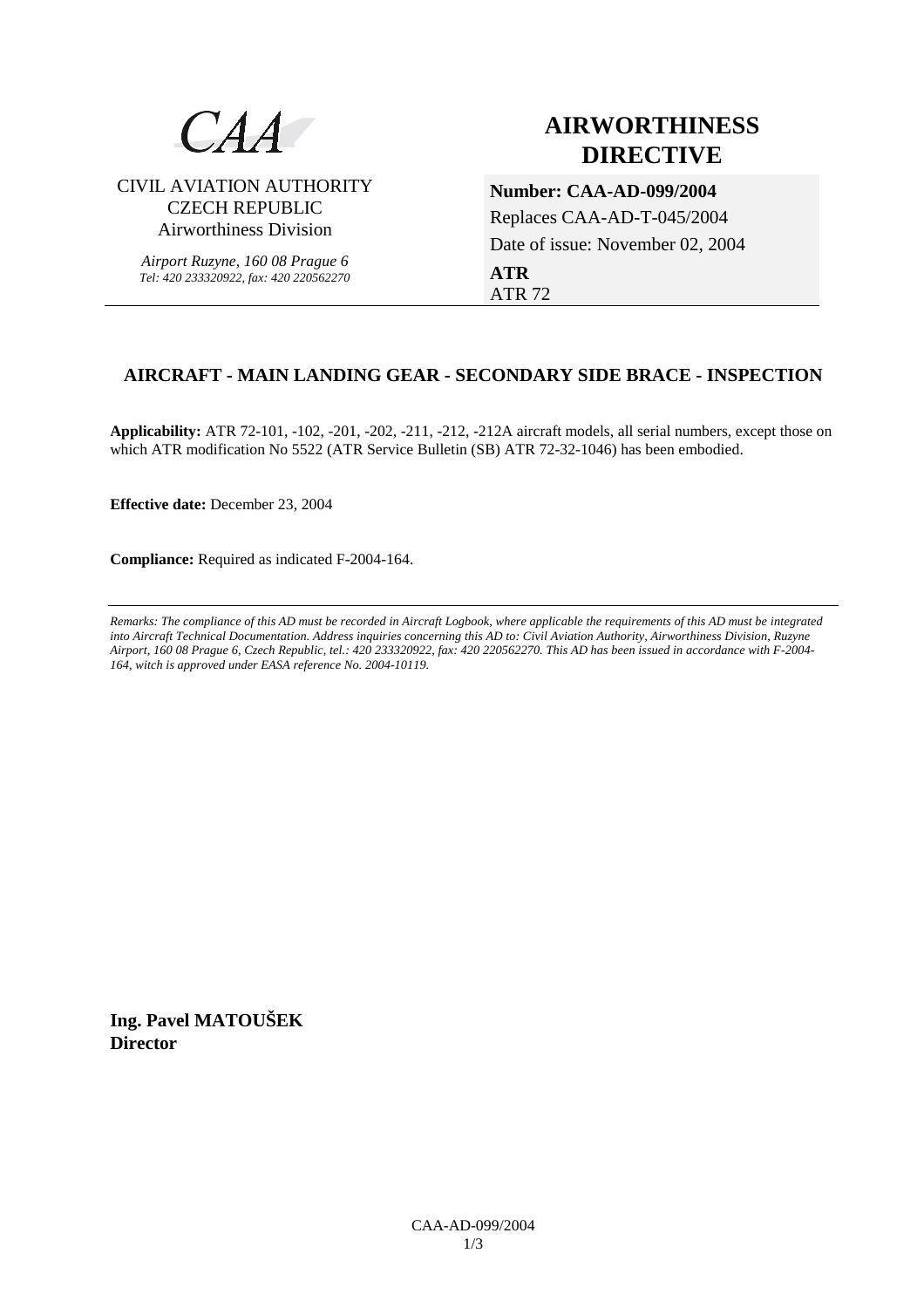#### **DGAC AD No.: F-2004-164**

Airworthiness Directive(s) replaced: F-2004-061 cancelled by its Revision 1

October 13, 2004

#### **ATR**  ATR 72

Type certificate(s) No.: 176 TCDS No.: 176 ATA chapter: 32

This Airworthiness Directive is published by the DGAC on behalf of EASA, Airworthiness Authority of the State of Design for the affected product, part or appliance.

#### **Landing gear – Main Landing Gear – Side Brace Assembly – Secondary side brace upper arm**

### **1. EFFECTIVITY:**

ATR 72-101, -102, -201, -202, -211, -212, -212A aircraft models, all serial numbers, except those on which ATR modification No 5522 (ATR Service Bulletin (SB) ATR 72-32-1046) has been embodied.

#### **2. REASONS:**

Two cases of MLG secondary side brace upper arm rupture have been reported on the ATR fleet. Initiation and development of cracks are the cause of these ruptures.

The Airworthiness Directive (AD) F-2004-061 was issued to prevent possible rupture of MLG secondary side brace upper arm, which could result in possible collapse of MLG during specific conditions at take-off or Landing and to a potential unsafe condition for aircraft and passengers.

This new AD:

- repeats the requirements of AD F-2004-061 but reduces first inspection threshold of the upper arm for overhauled MLG secondary side braces from 4,000 flight cycles (FC) to 800 FC,
- provides AD terminating action replacing MLG secondary side brace upper arm made of aluminium alloy by a steel one.

#### **3. MANDATORY ACTIONS AND COMPLIANCE TIMES:**

The following measures are rendered mandatory from the effective date of this AD.

- **3.1.** Before accumulation, by the MLG secondary side brace, of 4,000 FC since manufacture or before 800 FC since last overhaul, or before accumulation of 200 FC (grace period) from the effective date of this AD, whichever occurs later, perform Eddy Current inspection on MLG secondary side brace upper arm in accordance with SB MESSIER-DOWTY 631-32-178.
- **3.2.** According to the results of the inspection required by paragraph 3.1.:
	- **3.2.1.** If the MLG secondary side brace upper arm is found cracked, replace it by an airworthy one.
	- **3.2.2.** If the MLG secondary side brace upper arm is not found cracked, repeat the Eddy Current inspection at intervals not exceeding 800 FC.